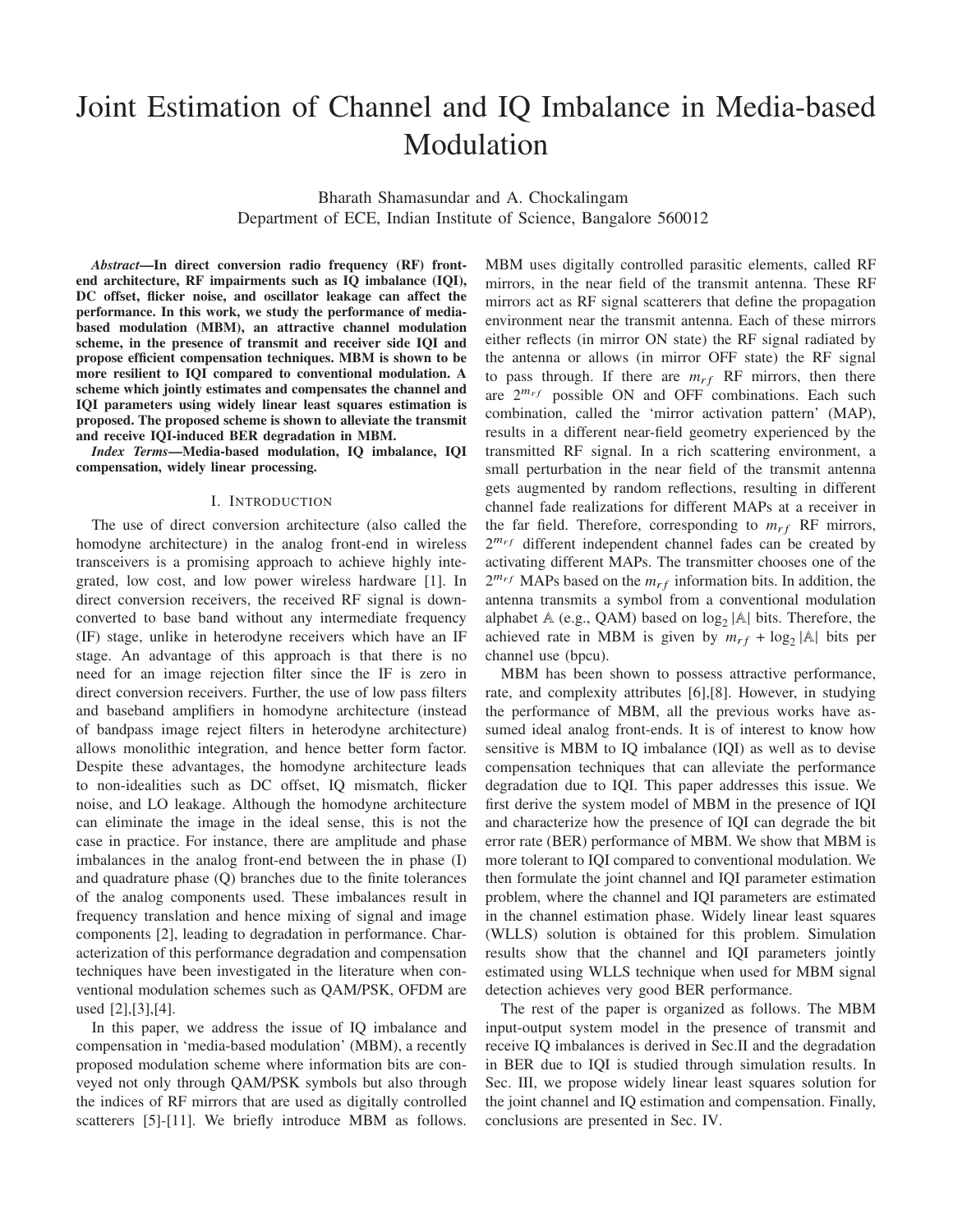## II. MBM WITH IQ IMBALANCE: SYSTEM MODEL

Consider an MBM system with a single transmit antenna and  $m_{rf}$  RF mirrors placed near it. Let  $n_r$  be the number of receive antennas. Corresponding to  $m_{rf}$  RF mirrors,  $N_m \triangleq 2^{m_{rf}}$  MAPs are possible. Let  $\mathbf{h}_k$  denote the  $n_r \times 1$ channel gain vector corresponding to the *k*th MAP, where  $\mathbf{h}_k = [h_k^1 \quad h_k^2 \quad \cdots \quad h_k^{n_r}]^T$ ,  $\dot{h}_k^i$  is the channel gain between the transmit antenna and the *i*th receive antenna when the *k*th MAP is chosen at the transmitter,  $i = 1, \dots, n_r$ ,  $k =$  $1, \dots, N_m$ . The channel gains are assumed to be distributed i.i.d complex Gaussian with zero mean and unit variance, that is,  $h_k^i \stackrel{\text{i.i.d}}{\sim} CN(0,1)$  [6],[8]. The MBM channel matrix, denoted by H, is the collection of the channel gain vectors corresponding to  $N_m$  MAPs, i.e.,  $\mathbf{H} = [\mathbf{h}_1 \mathbf{h}_2 \cdots \mathbf{h}_{N_m}]$ . In a given channel use, one of the  $N_m$  MAPs is chosen based on *m*<sub>rf</sub> information bits. Further, a symbol  $x = x_I + jx_O \in A$  is transmitted from the antenna.

Define  $A_0$  ≜  $A \cup 0$ . The MBM signal set, denoted by  $\mathcal{S}_{\text{mbm}}$ , is the set of  $N_m \times 1$ -sized MBM signal vectors, given by [8]

$$
\mathbb{S}_{\text{mbm}} = \left\{ \mathbf{s}_k \in \mathbb{A}_0^{N_m} : k = 1, \cdots, N_m \right\}
$$
  
s.t  $\mathbf{s}_k = [0 \cdots 0 \underbrace{x}_{k \text{th coordinate}} 0 \cdots 0]^T, x \in \mathbb{A}, \quad (1)$ 

where  $k$  is the index of the MAP. That is, an MBM signal vector  $s_k$  in (1) denotes that the complex symbol  $x \in A$  is transmitted on a channel whose gains are given by  $h_k$ . The  $n_r \times 1$  received signal vector when the MBM signal vector  $s_k$ is transmitted is given by

$$
\mathbf{y} = x\mathbf{h}_k + \mathbf{n}
$$
  
=  $\mathbf{H}\mathbf{s}_k + \mathbf{n}$ , (2)

where **n** is the  $n_r \times 1$  complex additive Gaussian noise vector whose entries are i.i.d  $CN(0, \sigma^2)$ .

Consider that the transmit RF chain is impaired with IQI. Let  $g_T$  and  $\phi_T$  denote the gain and phase imbalances, respectively. The transmitted symbol with IQI is given by [12],[13]

$$
x_{IQ} = G_1 x + G_2 x^*,
$$
 (3)

where  $G_1 \triangleq \frac{1+g_T e^{j\phi_T}}{2}$  $rac{e^{j\phi_T}}{2}$  and  $G_2 \triangleq \frac{1-g_T e^{j\phi_T}}{2}$  $\frac{1}{2}$ . For an ideal system with no IQI,  $g_T = 1$  and  $\phi_T = 0$ . The MBM signal vector in the presence of transmit IQI is then given by

$$
\mathbf{x}_{IQ} = [0 \cdots 0 \underbrace{x_{IQ}}_{k\text{th entry}} 0 \cdots 0]^T
$$
  
\n
$$
= [0 \cdots 0 \underbrace{G_1 x}_{k\text{th entry}} 0 \cdots 0]^T + [0 \cdots 0 \underbrace{G_2 x^*}_{k\text{th entry}} 0 \cdots 0]^T
$$
  
\n
$$
= G_1 \mathbf{x} + G_2 \mathbf{x}^*,
$$
 (4)

where  $\mathbf{x} = [0 \cdots 0 \underbrace{x}_{k\text{th entry}} 0 \cdots 0]^T$  is the ideal MBM signal kth entry

vector in the absence of IQI at the transmitter. The received signal vector (in the absence of IQI in the receive RF chain) is given by

$$
y = Hx_{IQ} + n,
$$
 (5)

where **H** and **n**, respectively, are the MBM channel matrix and the noise vector as described before.

Now, if the receive RF chains are also IQ impaired, then the received signal at the *i*th receive antenna is given by

$$
y_{IQ,i} = K_{1,i}y_i + K_{2,i}y_i^*,
$$
 (6)

where  $y_i$  is the *i*th element of **y**,  $K_{1,i} \triangleq \frac{1+g_{R,i}e^{-j\phi_{R,i}}}{2}$  $\frac{e^{i}+i\pi i}{2}$ , and  $K_{2,i} \triangleq \frac{1-g_{R,i}e^{j\phi_{R,i}}}{2}$  $\frac{i e^{i \epsilon T R} \cdot R_i}{2}$ , where  $g_{R,i}$  and  $\phi_{R,i}$  are the gain and phase imbalances in the *i*th receive RF chain, respectively. For an ideal receive RF chain,  $g_{R,i} = 1$  and  $\phi_{R,i} = 0$ . Define  $\mathbf{K}_1 \triangleq \text{diag}(K_{1,1},\cdots,K_{1,n_r})$  and  $\mathbf{K}_2 \triangleq \text{diag}(K_{2,1},\cdots,K_{2,n_r}).$ The  $n_r \times 1$  received signal vector with IQ imbalances at both the transmit and receive RF chains is then given by

$$
y_{IQ} = K_1 y + K_2 y^*
$$
  
=  $(G_1 K_1 H + G_2^* K_2 H^*) x + (G_2 K_1 H + G_1^* K_2 H^*) x^* + (K_1 n + K_2 n^*)$   
=  $H_{eff} x + H_{int} x^* + \tilde{n},$  (7)

where  $H_{eff} \triangleq G_1 \mathbf{K}_1 \mathbf{H} + G_2^* \mathbf{K}_2 \mathbf{H}^*$  is the effective channel for the desired signal **x**,  $\mathbf{H}_{int} \triangleq G_2 \mathbf{K}_1 \mathbf{H} + G_1^* \mathbf{K}_2 \mathbf{H}^*$  is the channel for the *image signal*  $\mathbf{x}^*$ , and  $\tilde{\mathbf{n}} \triangleq \mathbf{K}_1 \mathbf{n} + \mathbf{K}_2 \mathbf{n}^*$  is the effective noise vector. From (7), it can be seen that, the received signal vector consists of the desired signal component  $H_{eff}x$  and the image component  $H_{int}x^*$  that causes interference to the desired signal.

# *A. SImR in the presence of IQI*

∗

Due to IQI, a part of the signal energy is lost in the image signal and this results in the SNR degradation for the desired signal. It is generally desired to have the signal energy to be much higher than the energy in the image signal. This is characterized by the average received signal-to-image ratio (SImR), which is given by

$$
\text{SImR} \triangleq \frac{\mathbb{E}\left\{ \|\mathbf{H}_{eff}\mathbf{x}\|^2 \right\}}{\mathbb{E}\left\{ \|\mathbf{H}_{int}\mathbf{x}^*\|^2 \right\}} = \frac{\sum_{i=1}^{n_r} \mathbb{E}\left( |(\mathbf{H}_{eff})_i\mathbf{x}|^2 \right)}{\sum_{i=1}^{n_r} \mathbb{E}\left( |(\mathbf{H}_{int})_i\mathbf{x}^*\|^2 \right)},\tag{8}
$$

where  $(H_{eff})_i$  and  $(H_{int})_i$  denote the *i*th rows of  $H_{eff}$  and  $H_{int}$ , respectively. We have

$$
\mathbb{E}\left(\left|\left(\mathbf{H}_{eff}\right)_{i}\mathbf{x}\right|^{2}\right) = \mathbb{E}\left\{\left|\left(G_{1}K_{1,i}(\mathbf{H})_{i} + G_{2}^{*}K_{2,i}(\mathbf{H}^{*})_{i}\right)\mathbf{x}\right|^{2}\right\}
$$

$$
= (|G_{1}|^{2}|K_{1,i}|^{2} + |G_{2}|^{2}|K_{2,i}|^{2})E_{s}, \qquad (9)
$$

where  $E_s \triangleq \mathbb{E}(|x|^2), x \in \mathbb{A}$ . Similarly,

$$
\mathbb{E}\left(\left|\left(\mathbf{H}_{int}\right)_{i}\mathbf{x}^{*}\right|^{2}\right) = \mathbb{E}\left\{\left|\left(G_{2}K_{1,i}(\mathbf{H})_{i} + G_{1}^{*}K_{2,i}(\mathbf{H}^{*})_{i}\right)\mathbf{x}^{*}\right|^{2}\right\}
$$

$$
= (\left|G_{2}\right|^{2}\left|K_{1,i}\right|^{2} + \left|G_{1}\right|^{2}\left|K_{2,i}\right|^{2})E_{s}.
$$
 (10)

Therefore, the average SImR is given by

$$
\begin{split} \text{SImR} &= \frac{\sum_{i=1}^{n_r} (|G_1|^2 |K_{1,i}|^2 + |G_2|^2 |K_{2,i}|^2) E_s}{\sum_{i=1}^{n_r} (|G_2|^2 |K_{1,i}|^2 + |G_1|^2 |K_{2,i}|^2) E_s} \\ &= \frac{|G_1|^2 \operatorname{Tr}(\mathbf{K}_1^H \mathbf{K}_1) + |G_2|^2 \operatorname{Tr}(\mathbf{K}_2^H \mathbf{K}_2)}{|G_2|^2 \operatorname{Tr}(\mathbf{K}_1^H \mathbf{K}_1) + |G_1|^2 \operatorname{Tr}(\mathbf{K}_2^H \mathbf{K}_2)}, \end{split} \tag{11}
$$

where  $Tr(\cdot)$  denotes the trace operation. The image rejection ratio (IMRR), the ratio of average powers in the image and the signal, is related to the SImR by IMRR =  $1/SImR$ .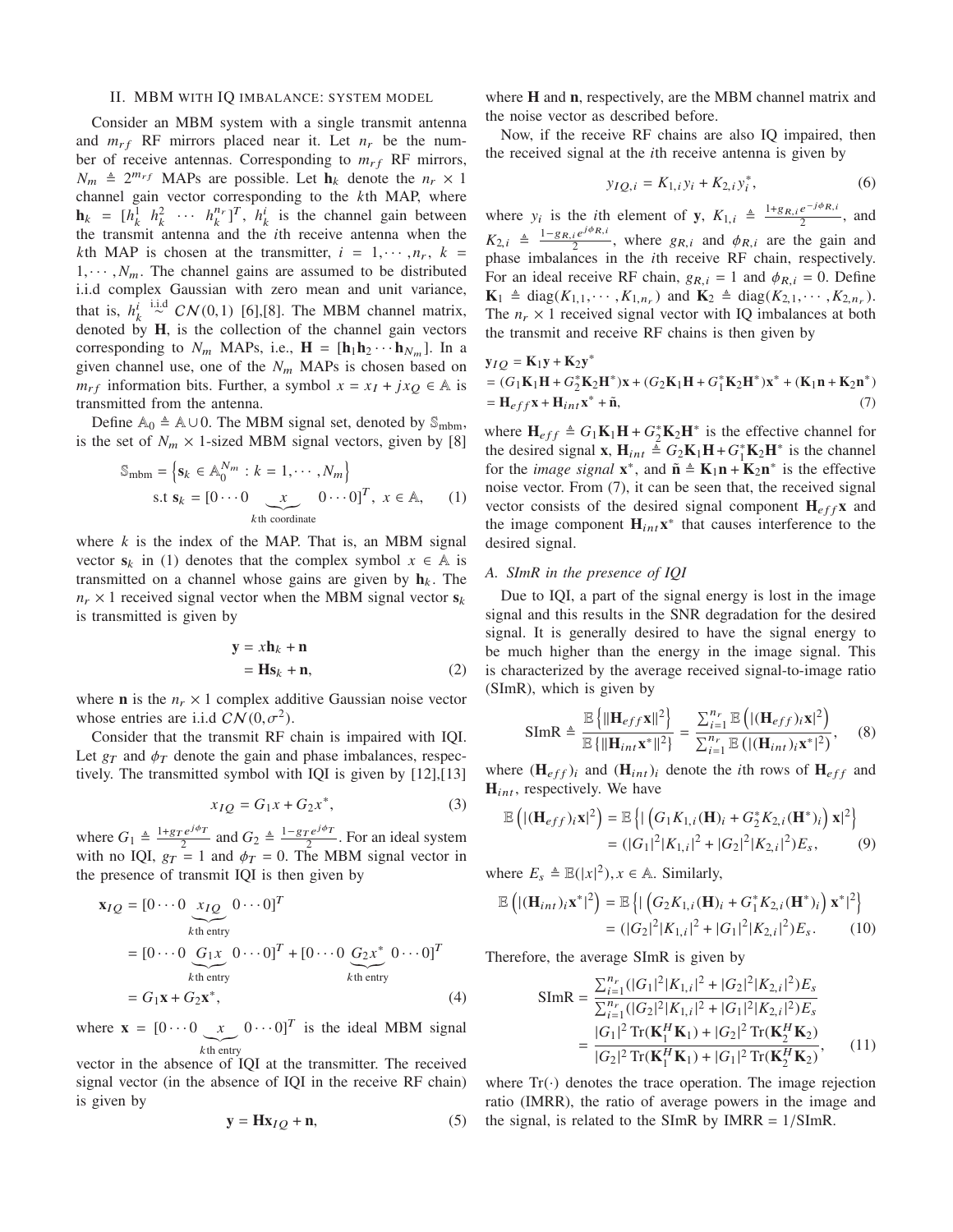

Fig. 1: SImR as a function of (a) gain imbalance for different  $\phi_T = \phi_R$ , and (b) phase imbalance for different  $g_T = g_R$ .

Figures 1a and 1b show the variation of SImR as a function of gain imbalance (at different phase imbalances) and phase imbalance (at different gain imbalances). Figure 1a shows SImR variation with gain imbalance for phase imbalances of 0°,3°,10°, and 15°. An ideal value of infinite SImR is achieved when gain and phase are perfectly matched ( $g_T$  =  $g_R = 1$  and  $\phi_T = \phi_R = 0^\circ$ ). For  $\phi_T = \phi_R \neq 0$ , even with ideal gain matching ( $g_T = g_R = 1$ ), there is degradation in SImR. The SImR further degrades with increase in gain imbalance. A similar observation can be made from Fig. 1b, which shows the variation of SImR as a function of phase imbalance at various gain imbalance values of 1, 1.1, 1.2, and 1.5.

## *B. BER performance of MBM with IQI*

We now present the BER performance of MBM in the presence of IQI when  $H_{eff}$  is assumed to be perfectly known at the receiver and the detection rule is given by

$$
\hat{\mathbf{x}} = \underset{\mathbf{x} \in \mathbb{S}_{\text{mbm}}}{\text{argmin}} \|\mathbf{y}_{IQ} - \mathbf{H}_{eff}\mathbf{x}\|^2. \tag{12}
$$

Figure 2 shows the uncoded and coded BER performance of MBM system with and without Tx-Rx IQ imbalances as a function of SNR. The considered MBM system uses  $n_t = 1$ ,  $m_{rf} = 4$ ,  $n_r = 4$ , and 16-QAM. The uncoded system achieves a rate of 8 bpcu. The coded MBM system uses rate-1/3 Reed-Solomon (RS) code and achieves a rate of 8/3 bpcu. The figure also shows the performance of the spatial multiplexing (SMP) system with and without Tx-Rx IQI. The considered SMP system uses  $n_t = 2$ ,  $n_r = 4$ , and 16-QAM. The uncoded SMP system achieves the rate of 8 bpcu. Rate-1/3 RS code is used, achieving a rate of 8/3 bpcu for coded SMP. From



Fig. 2: Uncoded and coded BER performance of MBM and SMP systems without and with IQ imbalance.

Fig. 2, it can be seen that the BER performance degrades in both MBM and SMP due to the presence of IQI. However, it can be observed that, for the same QAM order (16-QAM), the degradation in MBM is less compared to that in SMP. For example, with transmit and receive IQI of  $g_T = g_R = 1.1$  and  $\phi_T = \phi_R = 10^\circ$ , the performance of uncoded MBM degrades by about 2.5 dB compared to uncoded MBM with ideal IQ branches. Whereas, for the same IQI values, the degradation is much severe in uncoded SMP (with BER flooring at about 10−<sup>3</sup> ). A similar trend can be seen in the coded setting.

The observed performance advantage in MBM compared to SMP in Fig. 2 is further highlighted in Figs. 3a and 3b, which demonstrate the better resilience of MBM to IQI. These figures show the SNR degradation in MBM and SMP systems as a function of rate (in bpcu), in the presence of IQI ( $g_T$  = 1.1,  $\phi_T = 10^{\circ}$ ) at a BER of 2.5 × 10<sup>-3</sup>. Both the systems use the same modulation alphabet to achieve a given rate. It can be observed that MBM has less SNR degradation due to IQI compared to that in SMP, and that the performance gap between MBM and SMP becomes increasingly favorable to MBM with increasing rate. For example, at 10 bpcu, SMP with  $n_t = 2$  and MBM using  $m_{rf} = 5$ , both systems using 32-QAM, the degradation in SNR is about 15 dB in SMP, while it is just about 3 dB in MBM. This better resilience of MBM to IQI is mainly because MBM conveys a part of information bits through indexing of RF mirrors, while SMP conveys all the information bits through complex modulation symbols which are susceptible to IQI effects.

## III. JOINT CHANNEL AND IQI ESTIMATION AND **COMPENSATION**

The results shown in the previous section assumed that  $\mathbf{H}_{eff}$ in (7) is perfectly known at the receiver. However, in practice,  $H_{eff}$  has to be estimated before it can be used for symbol detection. Here, we first present least squares (LS) estimation of  $H_{eff}$ . It is known from (7) that there is an image signal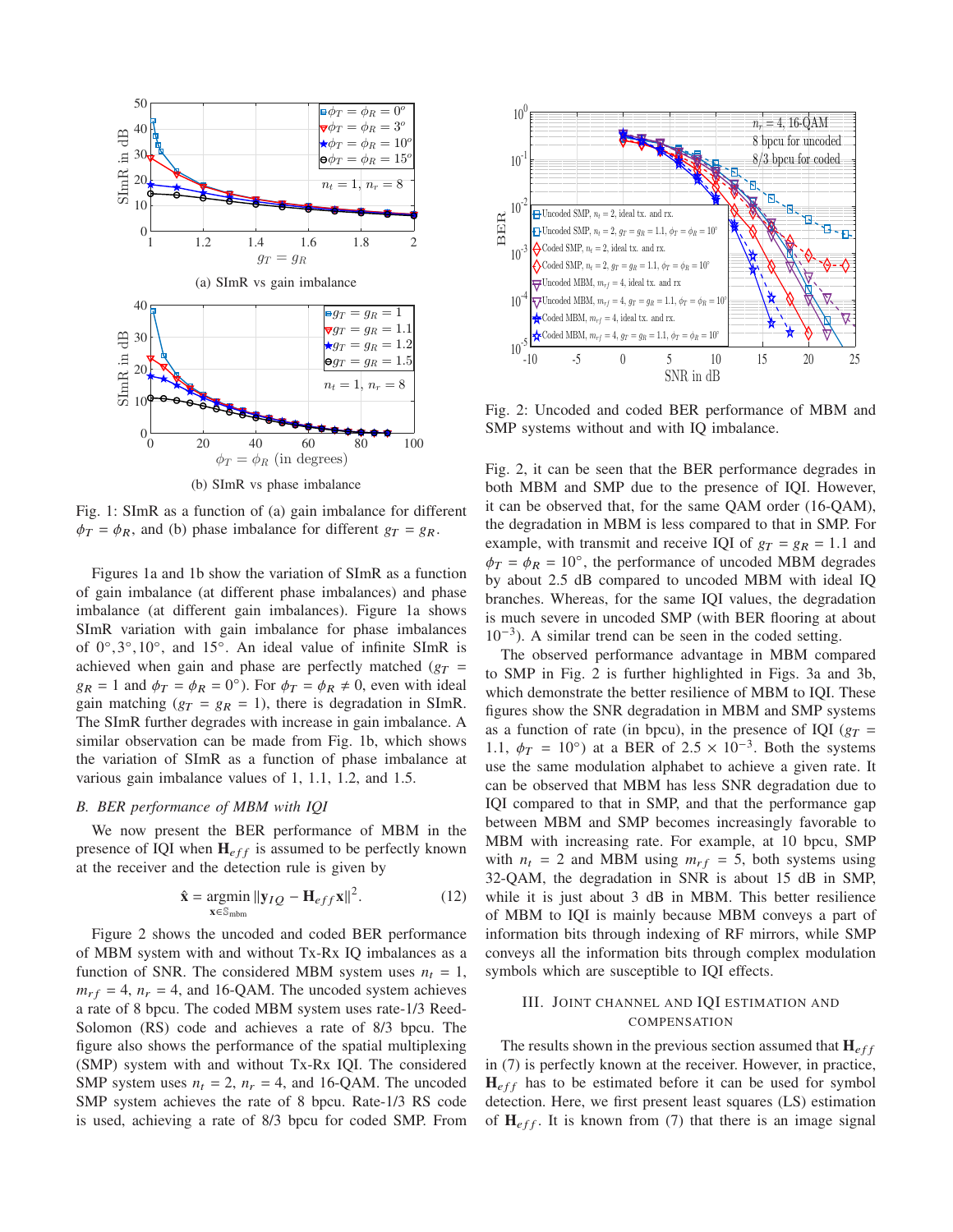

Fig. 3: SNR degradation as a function of rate in MBM and SMP systems at  $2.5 \times 10^{-3}$  BER.

 $H_{int}x^*$  in the presence of IQI, which acts as interference. If  $H_{int}$  can also be estimated, then the image signal can also be used in the signal detection to achieve better performance. In this direction, we propose to do joint estimation of  $H_{eff}$  and  $H_{int}$  using WLLS. The joint estimation of  $H_{eff}$  and  $H_{int}$  is equivalent to joint channel and IQI estimation, since all the IQI parameters are embedded in  $H_{eff}$  and  $H_{int}$ . Therefore, IQI need not be separately estimated and compensated at either the transmitter or the receiver.

# *A. LS estimation of*  $H_{eff}$  *(Method 1)*

Let  $P = [p_1, \dots, p_p]$  be the  $N_m \times p$ ,  $p \ge N_m$  training signal matrix for estimating  $H_{eff}$ . The associated receive block in the presence of IQI is given by

$$
\mathbf{Y}_{IQ} = \mathbf{H}_{eff} \mathbf{P} + \mathbf{H}_{int} \mathbf{P}^* + \tilde{\mathbf{N}}.
$$
 (13)

The LS channel estimate for  $H_{eff}$  considering  $N = H_{int}P^* + \tilde{N}$ as the overall noise is [14]

$$
\hat{\mathbf{H}}_{eff} = \mathbf{Y} \mathbf{P}^H (\mathbf{P} \mathbf{P}^H)^{-1}.
$$
 (14)

An optimal choice of training matrix  $P$  is one with orthogonal rows. It should be noted that, due to the structure of MBM signals, the pilot matrix is also constrained to be a sparse matrix with only a single non-zero entry in each column. For example, for  $\mathbf{P} = \mathbf{I}_{N_m}$  with  $p = N_m$ ,  $\hat{\mathbf{H}}_{eff} = \mathbf{Y}_{IQ}$ . Whereas, for  $P = [P_1P_2] = [I_{N_m}I_{N_m}]_{N_m \times 2N_m}$  with  $p = 2N_m$ ,

$$
\hat{\mathbf{H}}_{eff} = \frac{\mathbf{Y}_{IQ}^{(1)} + \mathbf{Y}_{IQ}^{(2)}}{2}.
$$
 (15)

The signal detection is then performed using  $\hat{\mathbf{H}}_{eff}$  as the channel matrix.

# *B. Widely linear least squares based joint estimation of*  $\mathbf{H}_{eff}$ *and* Hint *(Method 2)*

The presence of image signal  $H_{int}x^*$  can degrade the BER performance of MBM even if we know  $H_{eff}$  perfectly. The degradation due to the presence of image is already demonstrated in the previous section. Jointly estimating  $H_{eff}$ and  $H_{int}$  and using this estimate in signal detection leads to better performance. Further, since the effect of IQI is captured completely in  $H_{eff}$  and  $H_{int}$ , IQI estimation and compensation by analog means can be eliminated. To perform joint estimation of  $H_{eff}$  and  $H_{int}$ , we recognize the widely linear form [15] of the estimation problem and use the WLLS technique. Specifically, the MBM received signal vector in the presence of IQI in (7) is not strictly linear because of the presence of the image signal. But it has a specific form called 'widely linear' or 'linear conjugate-linear' form. In widely linear signal processing, this linear conjugate-linear form is converted to the complex augmented form and processing is done on this complex augmented form. The complex augmented vector  $\underline{y}_{IQ}$  corresponding to the complex received vector  $y_{IQ}$  in (7) is given by [15]

$$
\underline{\mathbf{y}}_{IQ} = \underline{\mathbf{H}} \underline{\mathbf{x}},\tag{16}
$$

where  $\underline{y}_{IQ} \triangleq \begin{bmatrix} y_{IQ} \\ y_{IQ}^* \end{bmatrix}$  $\left[\mathbf{y}_{IQ}^{y}_{IQ}\right], \mathbf{\underline{H}} \triangleq \begin{bmatrix} \mathbf{H}_{eff} & \mathbf{H}_{int} \\ \mathbf{H}_{int}^{*} & \mathbf{H}_{eff}^{*} \end{bmatrix}$  $\begin{bmatrix} \mathbf{H}_{eff} & \mathbf{H}_{int} \\ \mathbf{H}_{int}^* & \mathbf{H}_{eff}^* \end{bmatrix}$  is the augmented channel matrix in the presence of IQI, and  $\mathbf{x} \triangleq \begin{bmatrix} \mathbf{x} \\ \mathbf{x} \end{bmatrix}$ x ∗ 1 is the augmented transmit MBM signal vector. This form can be

exploited for efficient joint estimation of  $H_{eff}$  and  $H_{int}$ .

If  $P = [p_1 \dots p_p]_{N_m \times p}$  is the pilot matrix, then the received signal matrix in the complex augmented form is given by

$$
\underline{\mathbf{Y}}_{IQ} = \underline{\mathbf{H}} \ \underline{\mathbf{P}},\tag{17}
$$

where  $\underline{Y}_{IQ} \triangleq \begin{bmatrix} Y_{IQ} \\ Y_{IQ}^* \end{bmatrix}$  $\left[\begin{matrix} \mathbf{Y}_{IQ} \\ \mathbf{Y}_{IQ}^* \end{matrix}\right]$ , with  $\mathbf{Y}_{IQ}$  as in (13) and  $\underline{\mathbf{P}} \triangleq \begin{bmatrix} \mathbf{P} \\ \mathbf{P}^* \end{bmatrix}$ P ∗ 1 . The WLLS estimate of  $\vec{H}$  is then given by

$$
\underline{\widehat{\mathbf{H}}} = \underline{\mathbf{Y}}_{IQ} \underline{\mathbf{P}}^{\dagger}.
$$
 (18)

But

$$
\widehat{\underline{\mathbf{H}}} = \begin{bmatrix} \widehat{\mathbf{H}}_{eff} & \widehat{\mathbf{H}}_{int} \\ \widehat{\mathbf{H}}_{int}^* & \widehat{\mathbf{H}}_{eff}^* \end{bmatrix},\tag{19}
$$

where  $\widehat{H}_{eff}$  and  $\widehat{H}_{int}$  are the WLLS estimates of  $H_{eff}$  and  $H_{int}$ , respectively. Therefore, to jointly estimate  $H_{eff}$  and  $H_{int}$ , first (18) is computed and from this  $H_{eff}$  and  $H_{int}$ are extracted.

We now consider a simple pilot matrix  $P = [P_1 \ P_2] =$  $[I_{N_m} jI_{N_m}]_{N_m \times 2N_m}$ , which is a sparse matrix with only one non-zero in each column, as required by the signal structure of MBM. The  $N_m \times 2N_m$  received signal matrix is  $Y_{IQ}$  =  $[Y_{IQ}^{(1)} \ Y_{IQ}^{(2)}]$ , where  $Y_{IQ}^{(1)}$  and  $Y_{IQ}^{(2)}$  are the  $N_m \times N_m$  receive sub-matrices corresponding to  $P_1$  and  $P_2$ , respectively. For the